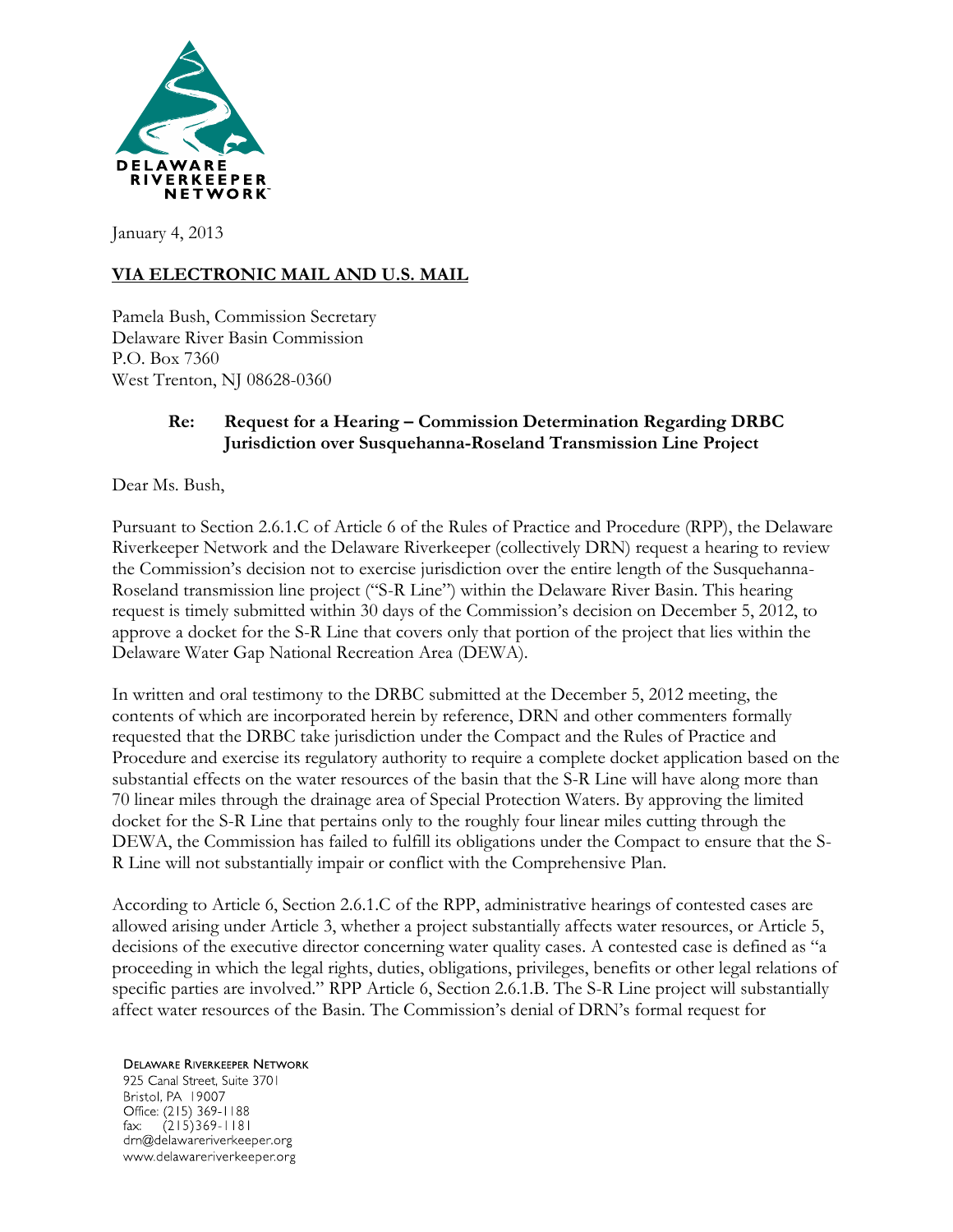Commission review of the S-R Line project's full range of impacts to water resources throughout the basin renders this a contested case within the meaning of the RPP.

### **Specific Action or Decision for Which a Hearing is Requested**

The specific action or decision for which a hearing is requested is the decision by the Commission to approve the limited docket for the S-R Line pertaining only to that portion of the project crossing the DEWA without requiring a full docket application and Commission review of the entire length of the S-R Line project within the Delaware River Basin.

## **Date of the Action or Decision**

The Commission voted to approve the limited S-R Line project docket on December 5, 2012. This hearing request is timely, because it is made within 30 days of the Commission's vote, as required by RPP Article 6, Section 2.6.1.C.

#### **The Interests of the Delaware Riverkeeper and the Delaware Riverkeeper Network**

The Delaware Riverkeeper is a full-time privately-funded ombudsman who is responsible for the protection of the waterways in the Delaware River Watershed. The Delaware Riverkeeper advocates for the protection and restoration of the ecological, recreational, commercial and aesthetic qualities of the Delaware River, its tributaries and habitats. The Delaware Riverkeeper regularly visits the Delaware River for personal and professional reasons and her use and enjoyment of the River will be adversely affected by any change in water quality due to electric power infrastructure projects within the drainage area of SPW. She will also be adversely affected by any associated public perception of a water quality impact due to electric power infrastructure projects.

The Delaware Riverkeeper Network is a non-profit organization established in 1988 to protect and restore the Delaware River, its tributaries and habitats. To achieve these goals, DRN organizes and implements streambank restorations, a volunteer monitoring program, educational programs, environmental advocacy initiatives, recreational activities, and litigation throughout the entire Delaware River watershed. DRN is a membership organization with over 10,000 members throughout the watershed and beyond. Thus, the protection and improvement of water quality in the watershed is germane to DRN's mission and purpose.

DRN petitioned the Commission to grant the Upper and Middle Delaware Wild and Scenic River segments Special Protection Waters (SPW) status. DRBC took this action in 1992. In 2001, DRN again petitioned DRBC to classify the Lower Delaware as SPW. As a result of DRN's efforts, the DRBC permanently designated the Lower Delaware as Significant Resource Waters, a type of SPW, in July 2008. DRN also requested in its 2001 petition that DRBC fulfill the requirements for prioritization of the Upper and Middle Delaware Wild and Scenic River segments. The entire non-tidal Delaware River is now protected by SPW anti-degradation regulations. Not only was DRN directly involved in obtaining SPW status for the non-tidal Delaware, but the Delaware Riverkeeper, DRN, and DRN's members all enjoy the water quality values of the Delaware River and its watershed, particularly within the drainage area of SPW.

DRN has a demonstrated interest in electric power transmission infrastructure, including the S-R Line project, as evidenced by DRN's written and oral testimony submitted to the Commission as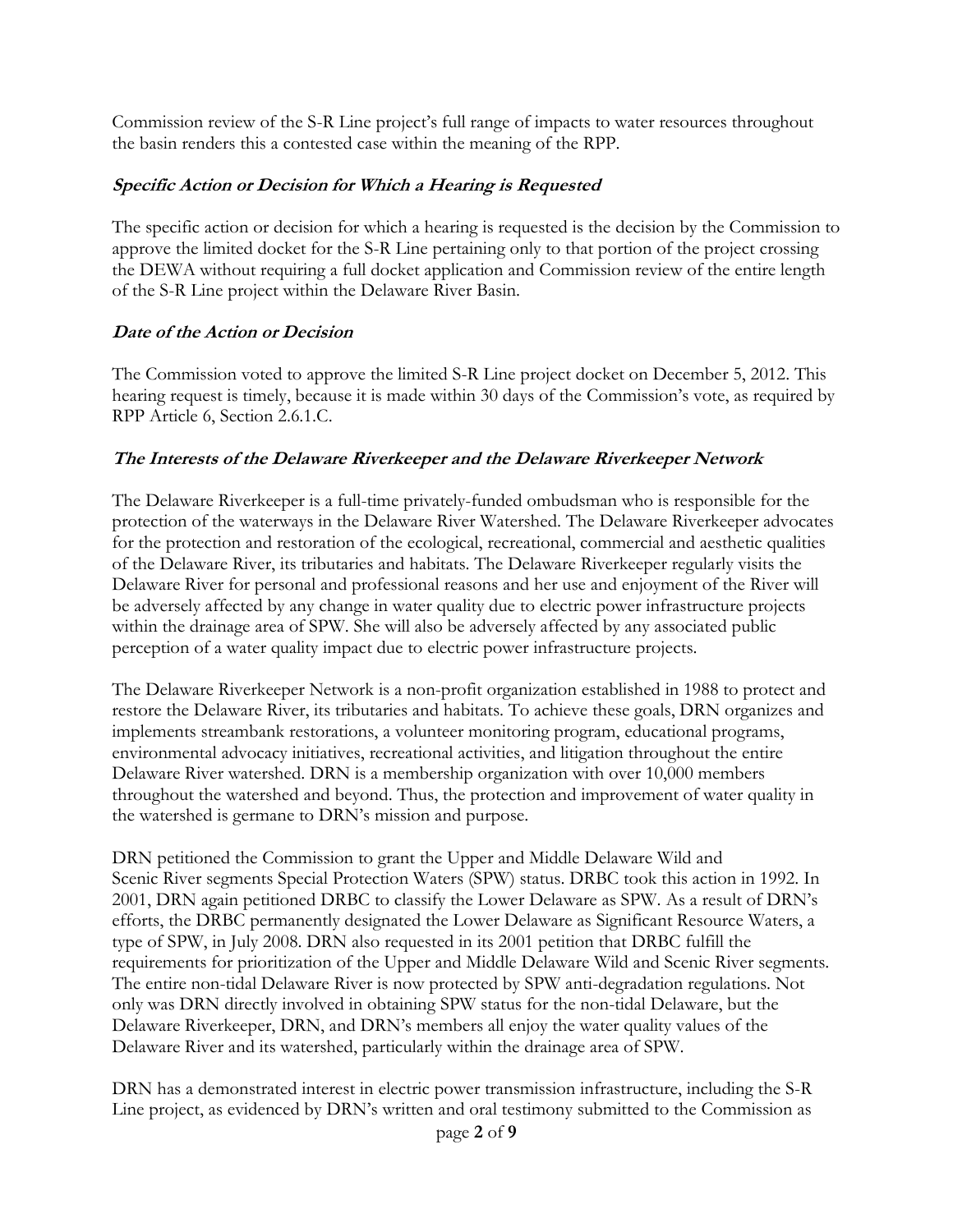well as DRN's ongoing advocacy and legal activities regarding this project. DRN and its members will be adversely affected by the Commission's refusal to exercise Commission jurisdiction over the entire S-R Line project that lies within the Basin because this project threatens the quality of Special Protection Waters. DRN has an interest in generally supporting the Commission's regulatory authority over the S-R Line project and similar power infrastructure projects on behalf of our members, many of whom live within the drainage area of SPW, or use the area for recreational, professional, or aesthetic use. DRN members canoe, birdwatch, hike, and participate in other recreational activities throughout the watershed, particularly within the drainage area of SPW. Our members will be adversely affected by any change in water quality due to the construction of the S-R Line project in particular and powerline construction projects in general, as well as from the associated public perception of a water quality impact due to these projects.

The December 5, 2012 Commission decision on which DRN requests a hearing is of interest to the Delaware Riverkeeper, DRN, and DRN's members because of the substantial and detrimental environmental impacts the S-R Line project will have on the Delaware River Basin's water resources, including wetlands and floodplains.

## **Summary Statement of Basis for the Hearing**

Currently, no federal, state, or local regulatory agency other than the Commission is tasked with evaluating the cumulative impacts to water resources of the S-R Line project, which extends across more than 70 miles of the Delaware River Basin, from Pennsylvania across the mainstem of the Delaware River itself and into New Jersey. Additionally, no other agency is tasked with ensuring that the strict anti-degradation standards applicable to the Special Protection Waters of the Delaware River Basin are met and that each project proposed within the Delaware River Basin is consistent with the Comprehensive Plan.

DRN requests the hearing because the Commission failed to fulfill its mandate under Article 3.8 of the Compact to ensure that the S-R Line project, which will have a substantial effect on the water resources of the basin, will not substantially impair or conflict with the Comprehensive Plan. The Compact, the Water Code, and the Rules of Practice and Procedure provide ample authority for the Commission to exercise its jurisdiction over the entire length of the S-R Line project that lies within the Delaware River Basin. The Commission's failure to exercise this jurisdiction in fulfillment of Compact Article 3.8 constituted error.

#### **Applicable Compact, Water Code, and RPP Provisions**

Section 3.8 of the Compact provides in relevant part:

No project having a substantial effect on the water resources of the basin shall hereafter be undertaken by any person, corporation, or governmental authority unless it shall have been first submitted to and approved by the commission, subject to the provisions of Sections 3.3 and 3.5. The commission shall approve a project whenever it finds and determines that such project would not substantially impair or conflict with the comprehensive plan and may modify and approve as modified, or may disapprove any such project whenever it finds and determines that the project would substantially impair or conflict with such plan. The commission shall provide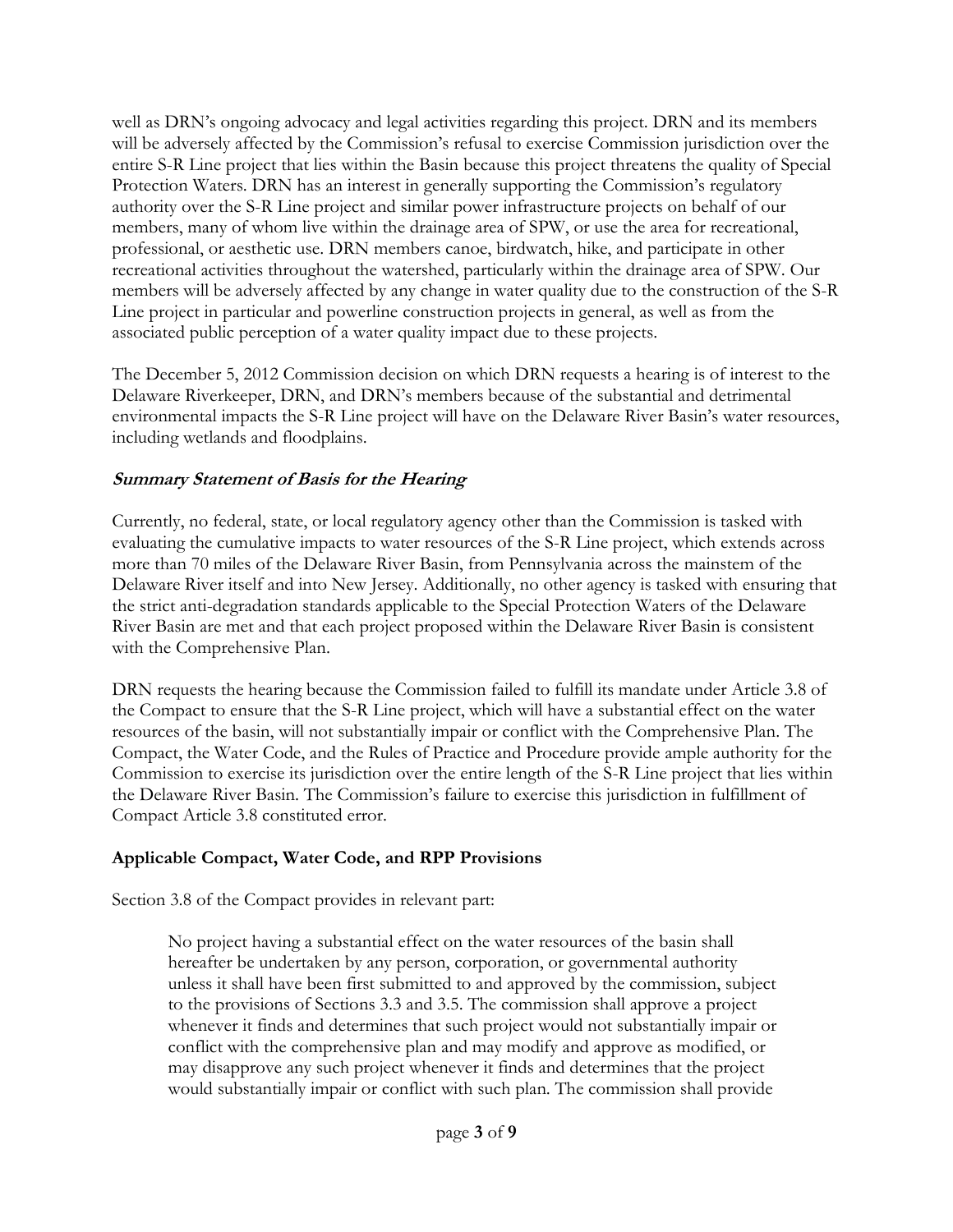by regulation for the procedure of submission, review and consideration of projects, and for its determinations pursuant to this section.

The Comprehensive Plan is established by Article 13.1 of the Compact:

The commission shall develop and adopt, and may from time to time review and revise, a comprehensive plan for the immediate and long range development and use of the water resources of the basin. The plan shall include all public and private projects and facilities which are required, in the judgment of the commission, for the optimum planning, development, conservation, utilization, management and control of the water resources of the basin to meet present and future needs.

In 1992, in response to a petition filed by DRN, the Commission launched the Special Protection Waters ("SPW") program, which established regulations to "keep the clean water clean" in the upper and middle sections of the non-tidal Delaware, portions of which had been designated by the federal government as part of the National Wild and Scenic Rivers System in 1978. Following the federal designation of an additional 38.9 miles of the Delaware in the National Wild and Scenic Rivers System in 2000, and again in response to a petition filed by DRN, in 2008 the Commission expanded SPW coverage to include the river from the Delaware Water Gap National Recreation Area downstream to the head of tide at Trenton, New Jersey. The entire 197-mile non-tidal river is now included under the SPW regulations, which is believed to be the longest stretch of antidegradation policy established on any river in the nation.

Special Protection Waters are waters designated by the Commission, pursuant to the Water Quality Regulations, that have exceptionally high scenic, recreational, ecological, and/or water supply values and are subject to stricter control of non-point pollution control, wastewater discharges, and reporting requirements to prevent degradation.

Article 3 of the Water Code, Section 3.10.3.A.2, establishes the strict anti-degradation standard that the Commission applies to Special Protection Waters of the Basin: "It is the policy of the Commission that there be no measurable change in existing water quality except towards natural conditions . . ." Water Code Article 3, Section 3.10.3.A.2.e requires that "Projects subject to review under Section 3.8 of the Compact that are located in the drainage area of Special Protection Waters must submit for approval a Non-Point Source Pollution Control Plan that controls the new or increased non-point source loads generated within the portion of the project's service area which is also located within the drainage area of Special Protection Waters."

The RPP classifies projects for review under Section 3.8 of the Compact into two categories, those deemed not to have a substantial effect on the water resources of the Basin and therefore not required to be submitted for Commission review, and those deemed to have substantial effects on water resources of the Basin and therefore required to be submitted for Commission review. See RPP Article 3, Section 2.3.5. The Commission has ample authority under Article 3, Section 2.3.5 of the RPP as well as under the Water Code for requiring a docket application that covers the entire length of the S-R Line project within the Delaware River Basin.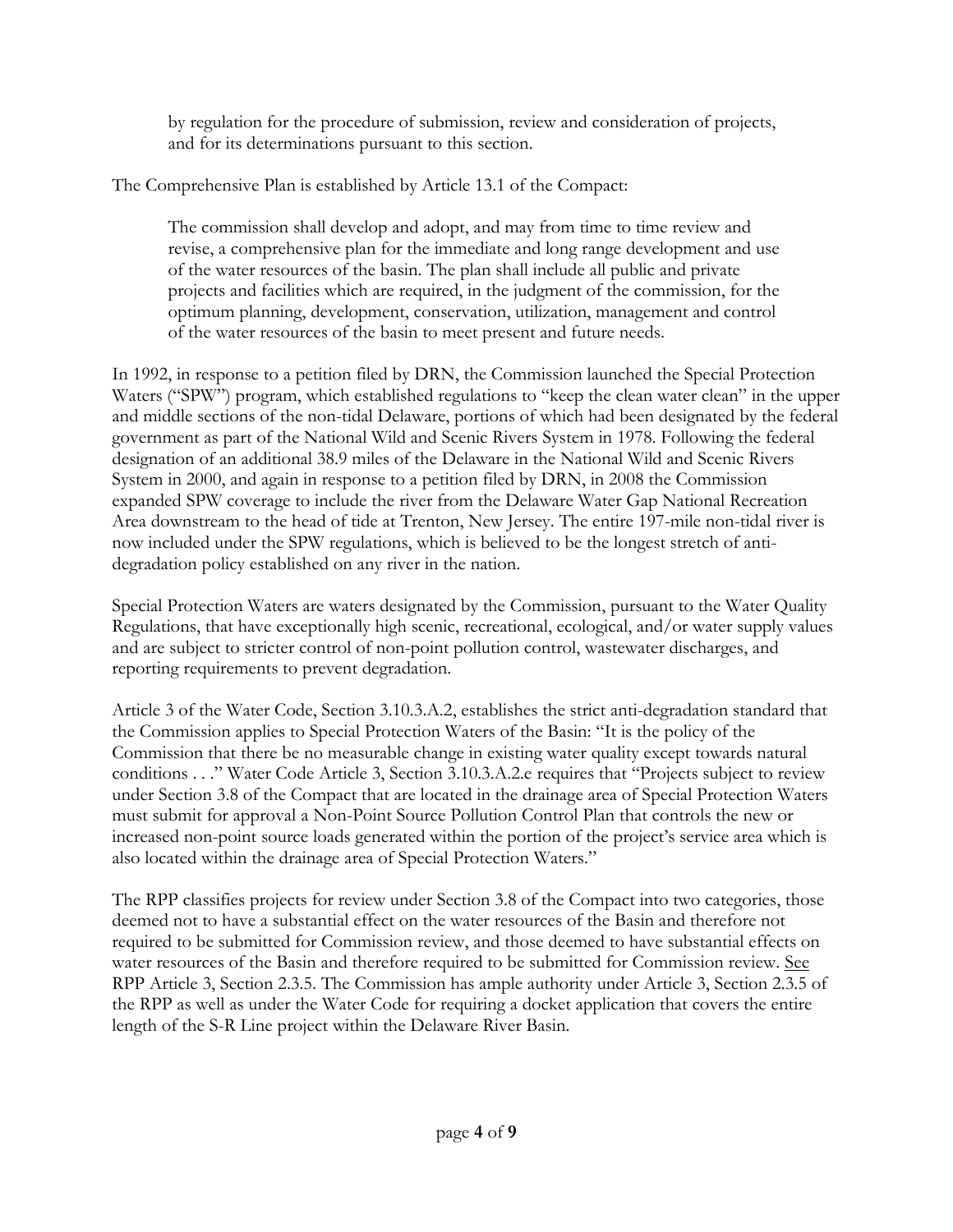## **1. The S-R Line Will Result in Significant Disturbance of Ground Cover Affecting Water Resources, Necessitating Commission Review**

With respect to electric transmission line projects such as the S-R Line, the RPP categorizes them as projects that presumptively do not have a substantial effect on the water resources of the Basin and that therefore do not automatically require Commission review:

**Electric transmission or bulk power system lines and appurtenances**; major trunk communication lines and appurtenances**;** natural and manufactured gas transmission lines and appurtenances; major water transmission lines and appurtenances; unless they would pass in, on, under or across an existing or proposed reservoir or recreation project area as designated in the Comprehensive Plan; unless such lines would involve significant disturbance of ground cover affecting water resources;

RPP Article 3, Section 2.3.5.A(12) (emphasis added).

This section contains two independent exceptions to the exemption that, if the stated conditions are met, trigger Commission review: first, if the project in question crosses an existing or proposed reservoir or recreation area that has been incorporated into the Comprehensive Plan, and second, if the project involves a significant disturbance of ground cover affecting water resources.

The Commission properly took jurisdiction over the S-R Line project insofar as it will cut through (and significantly adversely affect) the Delaware Water Gap National Recreation Area ("the Park"). However, the Commission's limited exercise of jurisdiction under the first exception to the exemption failed to take into account the appropriateness of exercising jurisdiction under the second exception to the exemption. DRN asserts that, because the S-R Line project will "involve significant disturbance of ground cover affecting water resources," RPP Article 3, Section 2.3.5.A.12, the Commission must require the project proponents to submit a docket application for the entire length of the project that lies within the Delaware River Basin for review pursuant to Section 3.8 of the Compact.

The 72 mile S-R Line Right-of-Way (ROW) within the Delaware River Basin must be widened the entire length between 50 and 100 feet to accommodate the new towers. The National Park Service (NPS), in its Environmental Impact Statement (EIS), which only assessed the roughly 4.3 miles of the S-R Line that traverses the Park, determined that the S-R Line will have a "significant impact" on vegetation within the Park. The NPS EIS found that approximately 240 acres of vegetation would be cleared in the ROW, 129 acres of this which is mature forest; impacts would also result from vegetation maintenance activities and vegetation clearing from other construction activities outside the ROW (25.4 acres). If the vegetation clearing in the Park is considered to be "significant" and that only incorporates 6% of the linear miles that the S-R Line traverses in the basin, it is the Commission's mandated responsibility to fully access and consider the specific impacts on the Basin from ground cover clearing along the entire 72 miles of ROW within the Basin, particularly as the entire 72 mile length is within the drainage area of Special Protection Waters.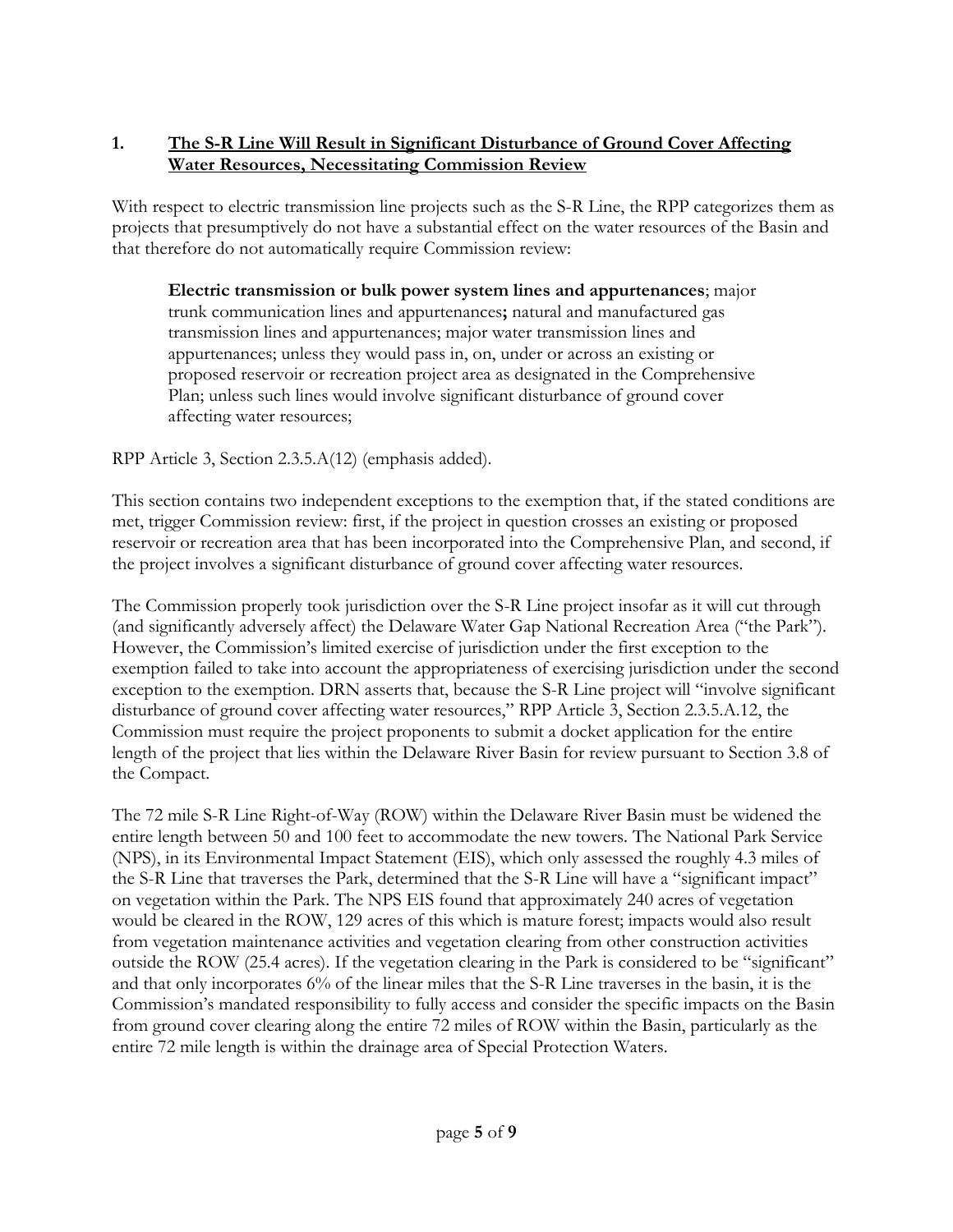# **2. The S-R Line Project Requires Commission Review under Article 3, Section 2.3.5.B(5)**

Article 3, Section 2.3.5.B(5) provides for Commission review where projects involve: "Deepening or widening of existing stream beds . . . or the dredging of the bed of any stream or lake and the disposal of the dredged spoil, where the nature or location of the project would affect the quantity or quality of ground or surface waters, or fish and wildlife habitat" (emphasis added).

Again, the NPS EIS, in its limited geographic scope, determined that impacts to water quality would primarily occur from increased sediment loads being introduced into the stream from construction activities (short term) and from increased erosion due to vegetation loss and new access roads (long term). Sediment loading is a pollutant. Even if a particular stream crossing or wetland crossing is deemed to present a temporary and minimal impact, the Commission must look at all the stream crossings and all the wetland crossings that will occur along the 72 mile ROW within the Basin and determine how all that sediment loading will impact the water quality of the Basin. Due to the total number of stream, wetland, riparian zone and floodplain crossings, the Commission must take jurisdiction over the S-R Line for the entire 72 miles the project traverses in the Basin.

# **3. The S-R Line Project Requires Commission Review under Article 3, Section 2.3.5.B(9)**

Article 3, Section 2.3.5.B(9) provides for Commission review where projects involve: "Projects that substantially encroach upon the stream or upon the 100-year flood plain of the Delaware River or its tributaries."

The S-R Line substantially encroaches upon many streams, 100- year floodplains, and wetlands along the entire 72 miles it traverses within the Basin yet outside the Park. In Wayne County alone, the S-R Line traverses natural features, including three FEMA-delineated 100-year floodplains, 41 Chapter 105 regulated wetlands and waters, woodlands, and slopes exceeding 15%. In Wayne County, the S-R Line traverses 1.04 acres of floodplains, 16.2 acres of riparian areas, and 8.29 acres of wetlands.

In Pike County, the natural features of the ROW and associated proposed construction sites include eight FEMA-delineated 100-year floodplains, 94 Chapter 105 regulated wetlands and waters, woodlands along the fringes of the right-of-way, and slopes exceeding 15%. In Pike County, the S-R Line traverses 12.6 acres of floodplains, 3.32 acres of riparian areas, and 4.87 acres of wetlands.

The S-R Line, according to the NJDEP Fresh Water Wetland permit, will impact a Blair Creek tributary; Paulins Kill Creek tributaries 1, 1A, 1B, 2, 9; an Unnamed Stream identified as #6; and the mainstem Paulins Kill. Also, the line will cross the Musconetcong River above Lake Hopatcong and could impact water resources and ground cover.

With all of these water resources being impacted to a degree, the Commission must take jurisdiction for the S-R Line for the full 72 linear miles under Article 3 to consider fully whether the project is consistent with the Comprehensive Plan.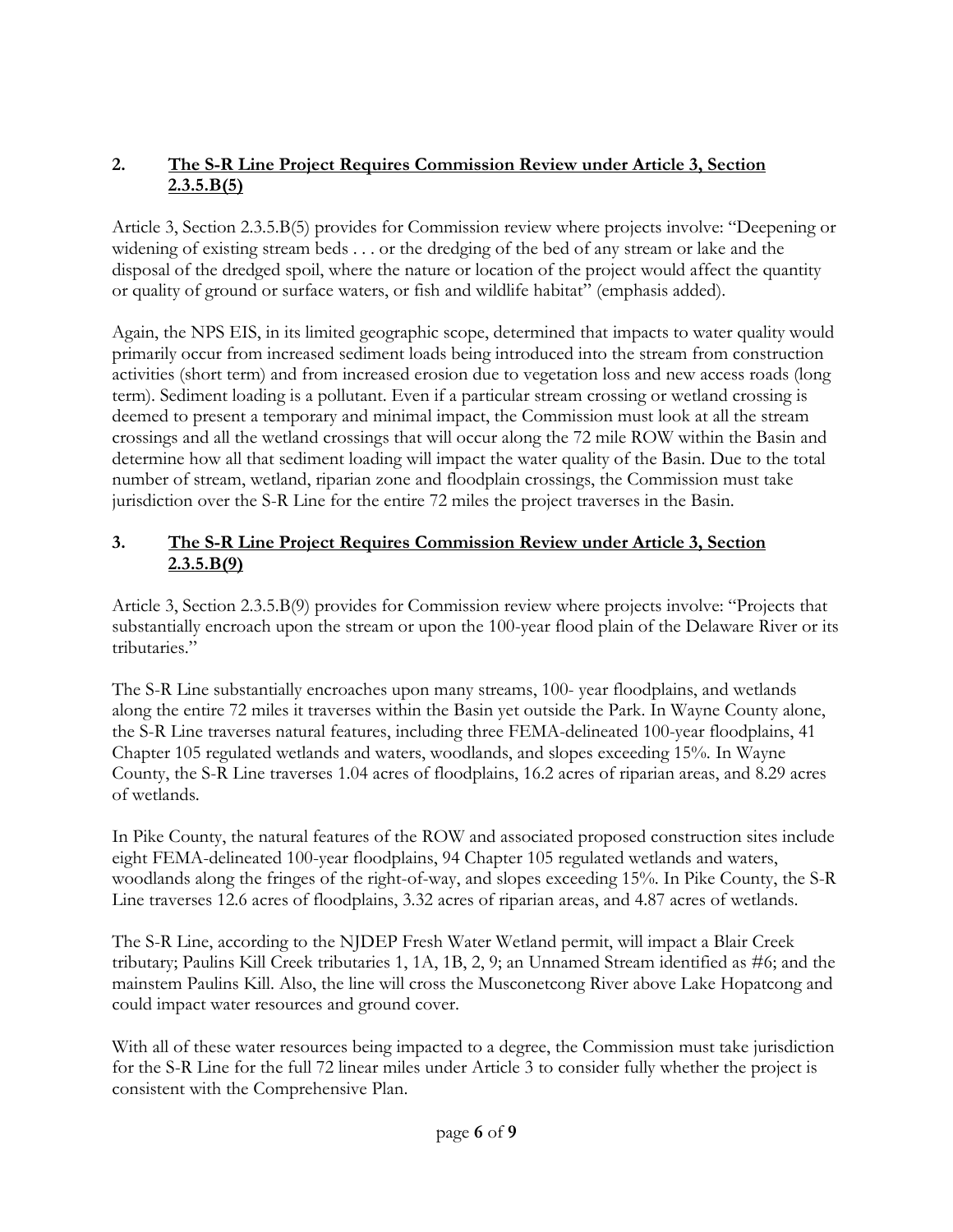## **4. The S-R Line Project Requires Commission Review under Article 3, Section 2.3.5.B(10)**

Article 3, Section 2.3.5.B(10 ) provides for Commission review where projects involve: "Change in land cover on major ground water infiltration areas."

The ROW clearing for the S-R Line is intended to provide a ROW with a typical cleared width of 200 feet, which will be generally centered on the new pole structures. Clearing of vegetation in the areas of access road widening and at construction pad, pull site, and equipment laydown locations may also involve the removal of stumps and grubbing. Some new access roads will be constructed, some in steep slope areas.

The total limit of disturbance within Wayne County is anticipated to be 362 acres and the grading limit is anticipated to be 106.7 acres. The total project limits of disturbance estimated in Pike County is approximately 751.07 acres. Even with the stated plan to minimize the actual amount of earth disturbance to the area, ground disturbance will still be approximately 204.1 acres. The project area within Monroe County is approximately 36.7 acres. The total limit of disturbance within Monroe County is approximately 11.7 acres.

The NPS determined, as referenced above, that the S-R Line Project will have a significant impact on vegetation within the Park. According to the Park Service's EIS, "generally, access roads would fall within the transmission line ROW, but in some instances, it would be necessary for access roads to extend outside the ROW. A total of 5.3 miles of access roads would be constructed, with 1.9 miles occurring outside the ROW." How many miles of new access roads will be constructed along the rest of the 72 mile project?

The NPS found that most of the adverse impacts on aquatic resources are due to a measurable change in the water quality due to stream crossings and runoff; the loss of vegetation, the opening of tree canopies, which could also lead to changes in water temperature that could affect stream health and biodiversity; and the potential for drilling in limestone, which could alter flow or water availability. Again, the NPS made those findings in assessing only 4.3 of the total 72 linear miles runs traverses the Basin.

The expected clearing and change in land cover is roughly 879.9 acres and will indisputably affect water resources. The Commission is therefore obligated to take jurisdiction over the entire length of the S-R Line that is planned to cut through the Delaware River Basin.

#### **5. The S-R Line Project Requires Commission Review under Article 3, Section 2.3.5.A(15) and Article 3, Section 2.3.5.B(13) as well as the Water Code Because the Project Will Drain, Fill, or Otherwise Alter More than Twenty-Five Acres of Marshes or Wetlands**

Water Code Section 2.350.2, **Policy of Protection and Preservation** (Resolution No. 78-10), states: "It shall be the policy of the Commission to support the preservation and protection of wetlands by:

A. Minimizing adverse alterations in the quantity and quality of the underlying soils and natural flow of waters that nourish wetlands.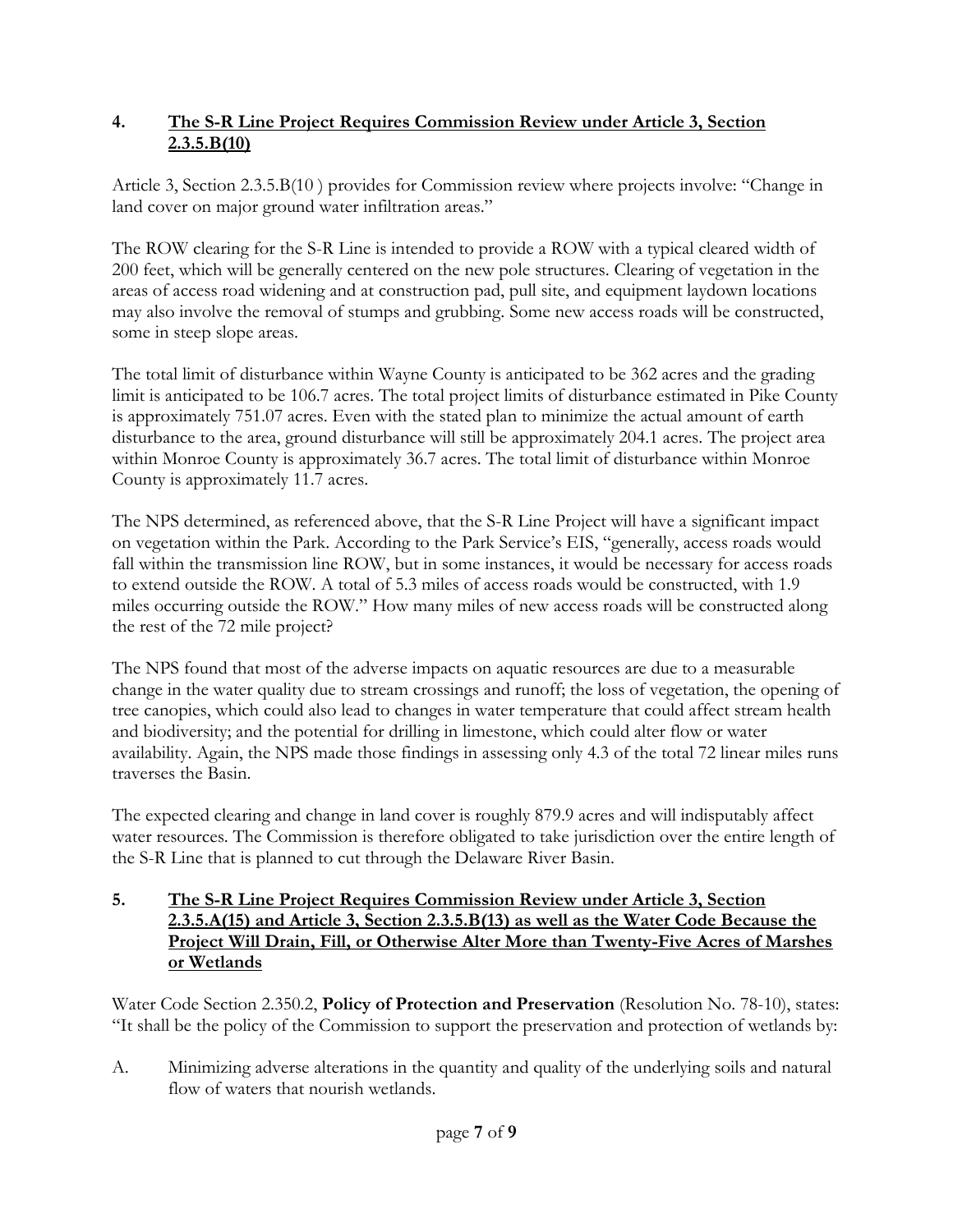- B. Safeguarding against adverse draining, dredging or filling practices, liquid or solid waste management practices, and siltation.
- C. Preventing the excessive addition of pesticides, salts or toxic metals arising from non-point source wastes.
- D. Preventing destructive construction activities generally."

Section 2.350.4 of the Water Code, titled **Commission Jurisdiction** (Resolution No. 78-10), provides in relevant part:

The Commission **shall exercise** its jurisdiction over wetlands in a manner which will assist, supplement and overview actions of agencies signatory to the Delaware River Basin Compact and in a manner that will avoid unnecessary regulatory activity.

To avoid duplication or conflicting regulatory activity, the Commission **will undertake** review and action on projects affecting 25 or more acres of wetlands as provided for in Section 2-3.5 of the Rules of Practice and Procedure. (emphasis added).

Article 3, Section 2.3.5.A(15) of the RPP exempts projects from review only where such projects affect fewer than twenty-five acres of marshes or wetlands and certain other conditions not relevant here apply. Article 3, Section 2.3.5.B(13) provides for Commission review where projects involve: "Draining, filling, or otherwise altering marshes and wetlands."

The NPS EIS found that the impacts wetlands within the Park from the S-R Line will be "significant." Impacts from clearing wetlands, resulting in conversion of 20.28 acres of forested wetlands to scrub shrub and/or emergent wetlands; construction of access roads and crane pads in wetlands (1.02 acres), and from drilling activities; 15.22 acres of Exceptional Value Wetlands and/or rare and unique wetlands would be affected. If the roughly 4.3 linear miles within the Park will have this degree of impact, how can the Commission not anticipate similar impacts throughout the rest of the 72 miles of ROW within the drainage area of SPW? The Commission must assess and understand all of these impacts to wetlands and other water resources for the entire 72 linear miles of the ROW within the basin..

According to the Post Construction Stormwater Management Report, monopole structures will need to be placed in four wetlands which also qualify for a permit waiver, and 22 wetland crossings will use swamp mats or existing culverts and do not require permits. Each of these will result in negative impacts on the water resources within the Basin. Considering that the state agencies will be issuing some waivers to these activities and will not be coordinating between states, the Commission must take jurisdiction over this entire 72 linear mile project because of these otherwise-unassessed and unregulated wetlands impacts.

It has been demonstrated that removing trees from a forested wetland does not interrupt the prevailing ground water hydrology of the site but that evaporation and evapotranspiration may be significantly increased (Cutlip 1986). Tree removal along the S-R Line corridor and in forested wetlands would change functions and values by reducing the vegetation canopy over these wetlands, which would reduce the biomass and change the species composition of the wetland (Cutlip 1986).